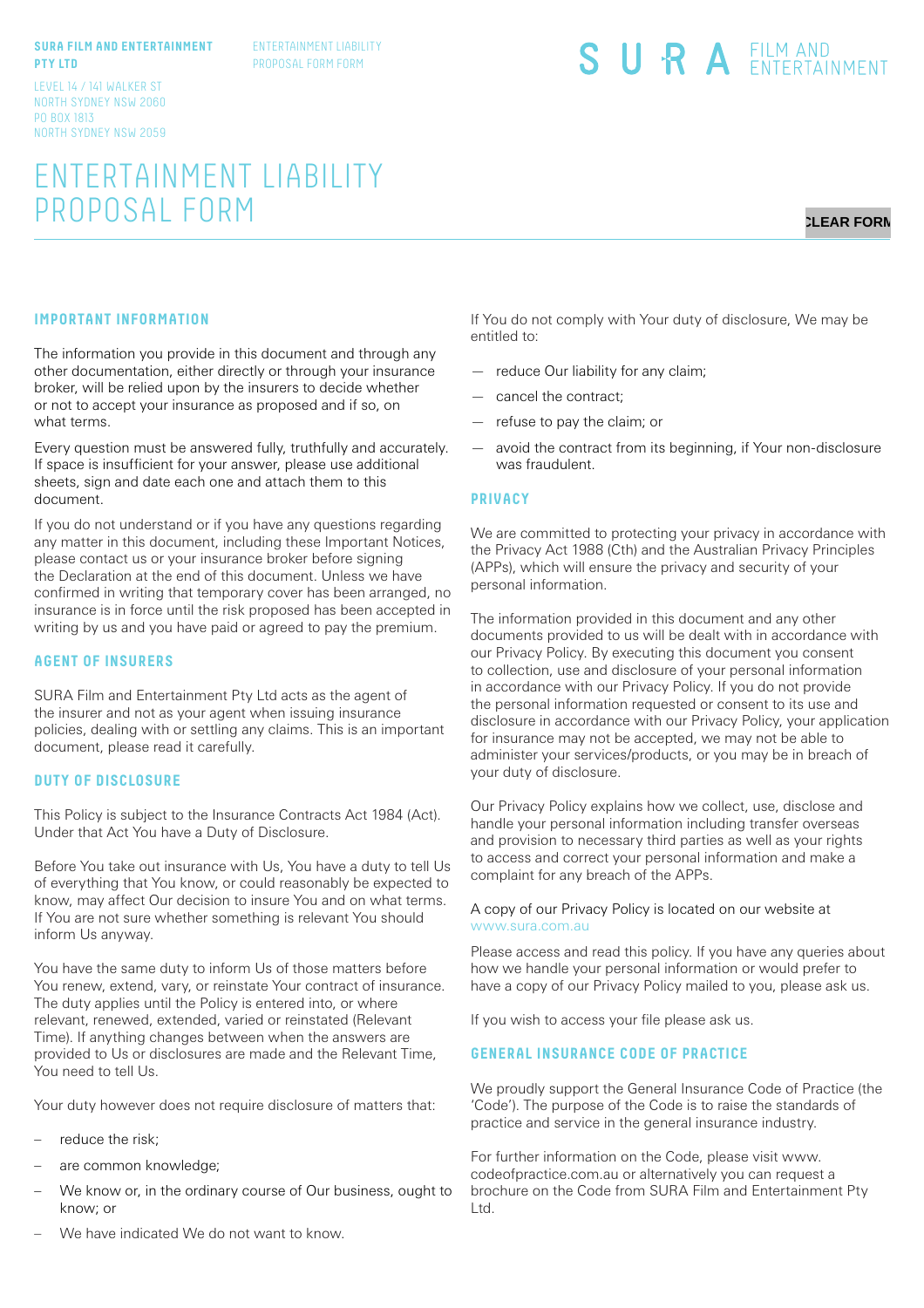## **ENTERTAINMENT LIABILITY PROPOSAL FORM**

|    | 1. Name of Proposer                                                                                                                                                               |              |                 |            |            |              |                |              |
|----|-----------------------------------------------------------------------------------------------------------------------------------------------------------------------------------|--------------|-----------------|------------|------------|--------------|----------------|--------------|
|    | 2. Address                                                                                                                                                                        |              |                 |            |            |              |                |              |
|    | 3. Telephone                                                                                                                                                                      | Facsimile    |                 |            |            |              |                |              |
|    | <b>Email Address</b>                                                                                                                                                              |              |                 |            |            |              |                |              |
|    | 4. Proposer is<br>(A) Individual                                                                                                                                                  |              | (B) Partnership |            |            | (C) Company  |                |              |
|    | 5. Number of Employees                                                                                                                                                            |              |                 |            |            |              |                |              |
|    | 6. Is the proposer registered for GST?                                                                                                                                            |              |                 |            |            |              | $\Box$ Yes     | <b>No</b>    |
|    | <b>ABN</b>                                                                                                                                                                        |              |                 |            | <b>ITC</b> |              |                | $\%$         |
| 7. | Occupation                                                                                                                                                                        |              |                 |            |            |              |                |              |
|    | 8. Experience of Proposer (Examples)                                                                                                                                              |              |                 |            |            |              |                |              |
|    |                                                                                                                                                                                   |              |                 |            |            |              |                |              |
|    |                                                                                                                                                                                   |              |                 |            |            |              |                |              |
|    |                                                                                                                                                                                   |              |                 |            |            |              |                |              |
| 9. | <b>Basis of Cover</b>                                                                                                                                                             | Annual       |                 |            | Short term |              |                |              |
|    | 10. This question relates to short term policies only.                                                                                                                            |              |                 |            |            |              |                |              |
|    | Title of Production (if applicable)<br>a)                                                                                                                                         |              |                 |            |            |              |                |              |
|    | Production Type<br>b)                                                                                                                                                             |              |                 |            |            |              |                |              |
|    | 11. Period of Cover                                                                                                                                                               | From         | $\sqrt{2}$      | $\sqrt{2}$ | To         | $\sqrt{2}$   | $\overline{1}$ |              |
|    | 12. Period of Shoot                                                                                                                                                               | From         | $\sqrt{2}$      | $\sqrt{2}$ | To         | $\sqrt{2}$   | $\overline{1}$ |              |
|    | 13. Proposers estimate of total annual gross production costs/turnover (if annual policy) or<br>the gross production cos/turnover for a short term period (if short term policy)? |              |                 |            | \$         |              |                |              |
|    | 14. Business Description:                                                                                                                                                         |              |                 |            |            |              |                |              |
|    | Do you require cover for:<br>a)                                                                                                                                                   |              |                 |            |            |              |                |              |
|    | Annual Event Liability<br>$\mathsf{i}$                                                                                                                                            |              |                 |            |            |              | $\Box$ Yes     | $\square$ No |
|    | Performers Liability<br>ii)                                                                                                                                                       |              |                 |            |            |              | $\Box$ Yes     | $\Box$ No    |
|    | Sound/Lighting Liability<br>iii)                                                                                                                                                  |              |                 |            |            |              | $\Box$ Yes     | $\Box$ No    |
|    | Special Event Liability<br>iv)                                                                                                                                                    |              |                 |            |            |              | $\Box$ Yes     | $\Box$ No    |
|    | Filming Liability<br>V)                                                                                                                                                           |              |                 |            |            |              | $\Box$ Yes     | $\Box$ No    |
|    | Other (please specify)<br>vi)                                                                                                                                                     |              |                 |            |            |              | $\Box$ Yes     | $\Box$ No    |
|    |                                                                                                                                                                                   |              |                 |            |            |              |                |              |
|    | 15. Limit of Indemnity Required                                                                                                                                                   | \$10,000,000 |                 |            |            | \$20,000,000 |                |              |
|    | 16. Currency Required                                                                                                                                                             | <b>AUD</b>   |                 |            | <b>NZD</b> |              |                |              |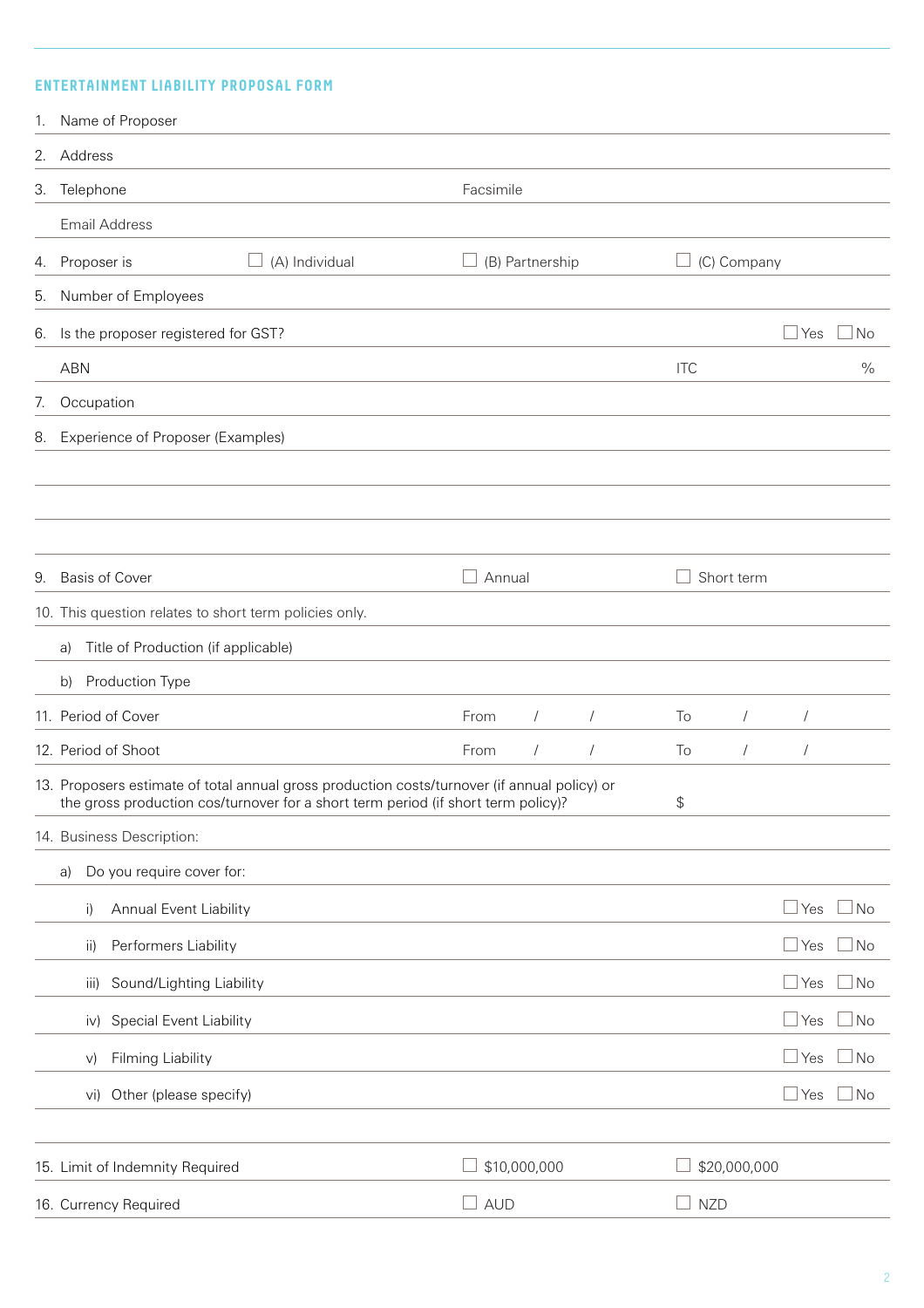|                                                                                  | 17. List locations and exact dates spent at each location (short term policies only). Please attach a list if space is not sufficient. |
|----------------------------------------------------------------------------------|----------------------------------------------------------------------------------------------------------------------------------------|
|                                                                                  |                                                                                                                                        |
| 18. Do you use Volunteers?                                                       | $\Box$ Yes $\Box$ No                                                                                                                   |
| If Yes, please provide details of Volunteer Activities below                     |                                                                                                                                        |
|                                                                                  |                                                                                                                                        |
| trains/railroad or any other hazardous activities (Attach copy of safety report) | 19. Describe stunts, involvement of animals, motor cycles, special vehicles, watercraft, aircraft, explosives, pyrotechnics, use of    |
|                                                                                  |                                                                                                                                        |
| 20. Details of any contracts entered into with third parties                     |                                                                                                                                        |
|                                                                                  |                                                                                                                                        |
| 21. Geographical Limits Required                                                 | Australia wide<br>New Zealand wide<br>Worldwide<br>Australia and New Zealand                                                           |
| 22. Annual Event Liability (if applicable, please fill out below)                |                                                                                                                                        |
| Number of annual events<br>a)                                                    |                                                                                                                                        |
| Estimated maximum attendance of any single event?<br>b)                          |                                                                                                                                        |
| Type of events you are involved with?<br>$\vert$ C)                              |                                                                                                                                        |
|                                                                                  |                                                                                                                                        |
| What is your role in the event?<br>$\mathsf{d}$                                  | Principal<br>Promoter                                                                                                                  |
|                                                                                  | Event Organiser<br>Event Coordinator                                                                                                   |
|                                                                                  | <b>Production Manager</b>                                                                                                              |
|                                                                                  | Other (please specify)                                                                                                                 |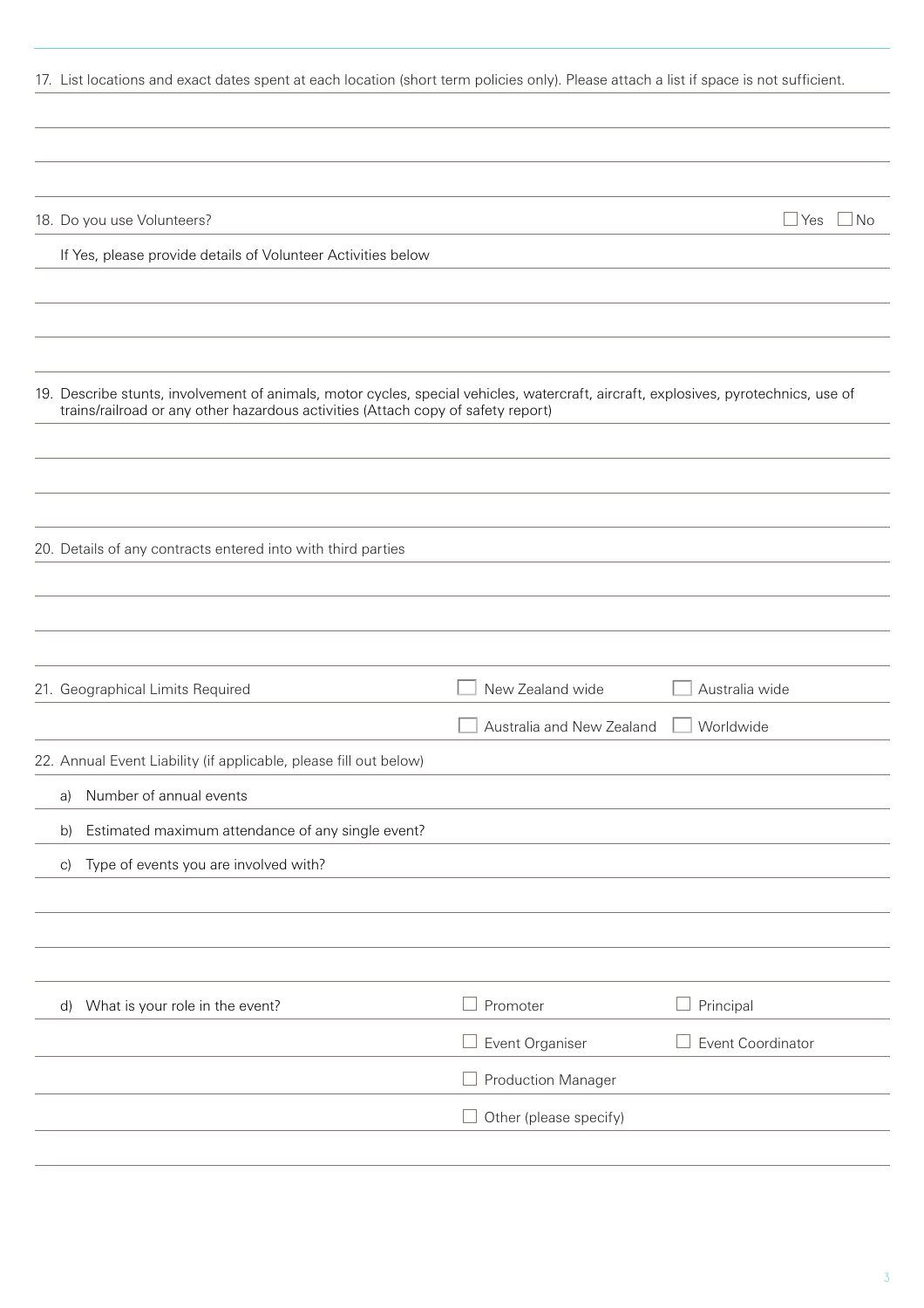|    | 23. Performers Liability (if applicable, please fill out below)                                                                    |                        |                                        |
|----|------------------------------------------------------------------------------------------------------------------------------------|------------------------|----------------------------------------|
| a) | Number of Entertainers/Musicians/Performers?                                                                                       |                        |                                        |
| b) | Will you promote your own performances/comcerts/shows?<br>(i.e. pay a fee to hire the venue and in turn sell tickets to the event) |                        | $\sqcup$ Yes<br>⊥No                    |
| C) | Will there be any audience participation?                                                                                          |                        | $\Box$ Yes<br>No.                      |
|    | If Yes, please provide details below                                                                                               |                        |                                        |
|    |                                                                                                                                    |                        |                                        |
|    |                                                                                                                                    |                        |                                        |
|    |                                                                                                                                    |                        |                                        |
|    | 24. Sound/Lighting Liability (if applicable, please fill out below)                                                                |                        |                                        |
| a) | Please indicate % of Turnover (must add up to 100%)                                                                                |                        |                                        |
|    | Hire of sound/lighting equipment with employees operating<br>i)                                                                    |                        | % of Turnover                          |
|    | Relating to dry hire of sound/lighting<br>ii)                                                                                      |                        | % of Turnover                          |
|    | Sale of sound/lighting equipment<br>iii)                                                                                           |                        | % of Turnover                          |
|    | Installation of sound/lighting equipment<br>iv)                                                                                    |                        | % of Turnover                          |
|    | Repairs to sound/lighting equipment<br>V)                                                                                          |                        | % of Turnover                          |
|    | vi) Hire/set up/installation of portable staging                                                                                   |                        | % of Turnover                          |
|    | vii) Other (please describe)                                                                                                       |                        | % of Turnover                          |
|    |                                                                                                                                    |                        | <b>Total Turnover</b><br>$\frac{0}{0}$ |
| b) | Do you hire equipment in?                                                                                                          |                        | Yes<br>No                              |
|    | If so, please describe below                                                                                                       |                        |                                        |
|    |                                                                                                                                    |                        |                                        |
|    |                                                                                                                                    |                        |                                        |
|    |                                                                                                                                    |                        |                                        |
| C) | Maximum Value of hired equipment?                                                                                                  |                        | \$                                     |
|    | 25. Specific Event Liability (if applicable, please fill out below)                                                                |                        |                                        |
| a) | Name of Event                                                                                                                      |                        |                                        |
| b) | Type of Event to be insured                                                                                                        | Festival/Fair          | Dance Party                            |
|    |                                                                                                                                    | <b>Ball/Dinner</b>     | Product Launch                         |
|    |                                                                                                                                    | Conference/Exhibition  | Concert                                |
|    |                                                                                                                                    | Other (please specify) |                                        |
| C) | Name of address of Venue                                                                                                           |                        |                                        |
|    |                                                                                                                                    |                        |                                        |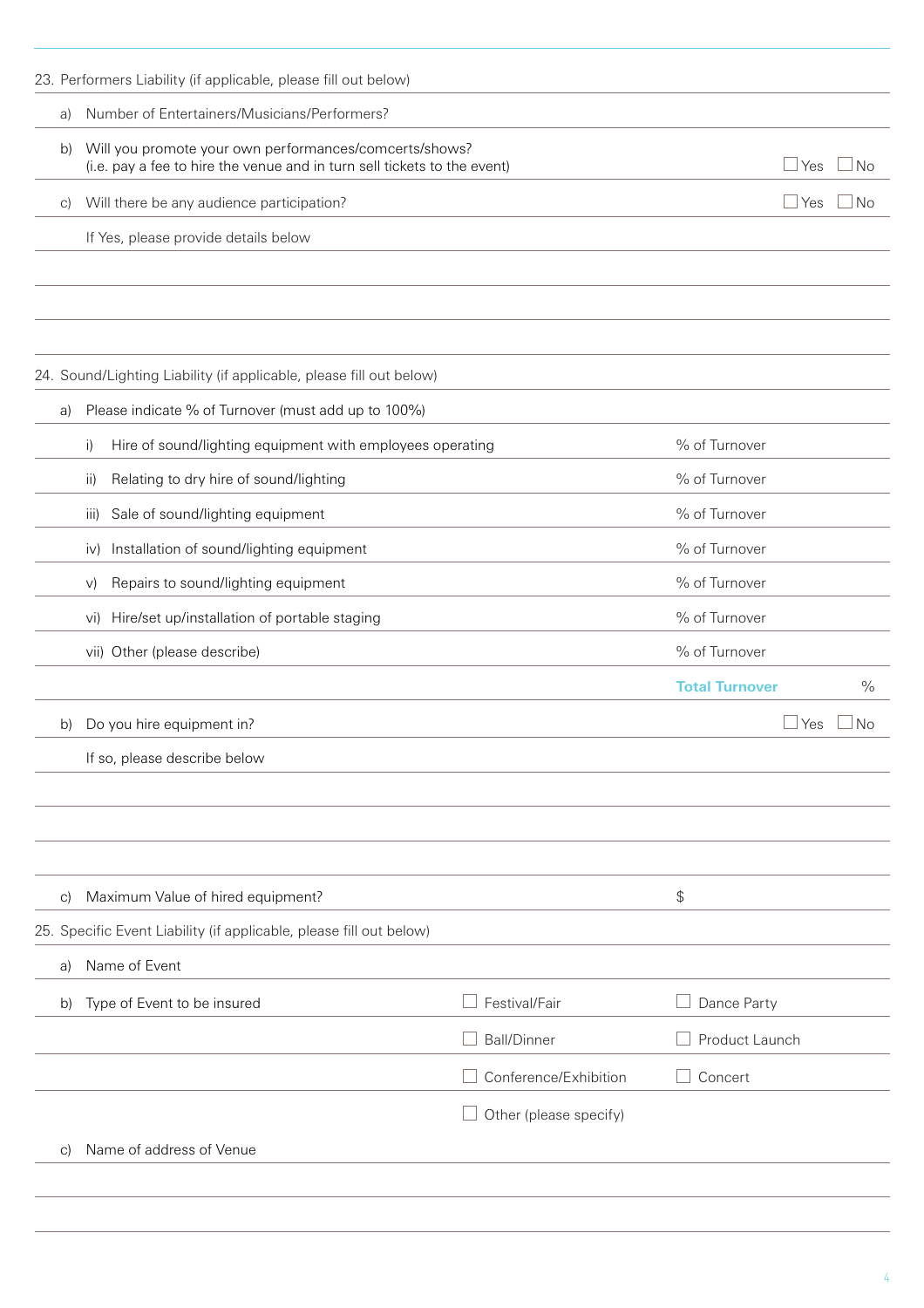| d)           |                                     |                                                                         | Full description of the event (Please attach itinerary/programme of the event including artists/performers/times etc.) |                   |                         |
|--------------|-------------------------------------|-------------------------------------------------------------------------|------------------------------------------------------------------------------------------------------------------------|-------------------|-------------------------|
| e)           | <b>Start Date</b>                   | <b>Start Time</b>                                                       | Finish Date                                                                                                            | Finish Time       |                         |
| f)           | Bump In Date                        | <b>Bump Out Date</b>                                                    |                                                                                                                        |                   |                         |
| g)           |                                     |                                                                         | Where is the event being staged? (Please attach a layout/diagram of the set-up of the events)                          |                   |                         |
|              |                                     |                                                                         |                                                                                                                        |                   |                         |
|              |                                     |                                                                         |                                                                                                                        |                   |                         |
|              |                                     |                                                                         |                                                                                                                        |                   |                         |
| h)           | Licensed capacity of the venue      |                                                                         |                                                                                                                        |                   |                         |
| $\vert$      | Have you signed a venue contract?   |                                                                         |                                                                                                                        |                   | Yes<br>No               |
|              | If Yes, please provide a copy       |                                                                         |                                                                                                                        |                   |                         |
| j)           | What is your role in the event?     |                                                                         | Promoter                                                                                                               | Principal         |                         |
|              |                                     |                                                                         | Event Organiser                                                                                                        | Event Coordinator |                         |
|              |                                     |                                                                         | <b>Production Manager</b>                                                                                              |                   |                         |
|              |                                     |                                                                         | Other (please specify)                                                                                                 |                   |                         |
| $\mathsf{k}$ |                                     | What is the estimated attendance for the event?                         |                                                                                                                        |                   |                         |
| $\vert$      |                                     | Will alcohol be sold/supplied during the event?                         |                                                                                                                        |                   | Yes<br><b>No</b>        |
| m)           |                                     | Are you responsible for the sale/supply of food and drink?              |                                                                                                                        |                   | Yes<br><b>No</b>        |
| n)           |                                     | Do you hold the appropriate licenses for such activities?               |                                                                                                                        |                   | Yes<br><b>No</b>        |
| O)           |                                     | How many market stalls will be at the event?                            |                                                                                                                        |                   |                         |
| p)           |                                     | Details of stall holders and the type of products they will be selling? |                                                                                                                        |                   |                         |
|              |                                     |                                                                         |                                                                                                                        |                   |                         |
|              |                                     |                                                                         |                                                                                                                        |                   |                         |
|              |                                     |                                                                         |                                                                                                                        |                   |                         |
| q)           |                                     | Do you ensure stall holders carry their own liability insurance?        |                                                                                                                        |                   | <b>No</b><br>Yes        |
| r)           |                                     | Will the event involve the use of amusement rides/devices, animals?     |                                                                                                                        |                   | No<br>Yes               |
|              |                                     |                                                                         |                                                                                                                        |                   |                         |
| S)           |                                     | Will a stage/s be used at any time during the event?                    |                                                                                                                        |                   | Yes<br>No               |
|              | Please provide dimensions:          |                                                                         | Height                                                                                                                 | Width             |                         |
|              |                                     |                                                                         | Length                                                                                                                 |                   |                         |
| t)           | Is the stage a temporary structure? |                                                                         |                                                                                                                        |                   | Yes<br><b>No</b>        |
| U)           |                                     | Who will provide and set up the stage/s?                                |                                                                                                                        |                   |                         |
| V)           |                                     | Have you staged similar events in the past?                             |                                                                                                                        |                   | $\Box$ Yes<br><b>No</b> |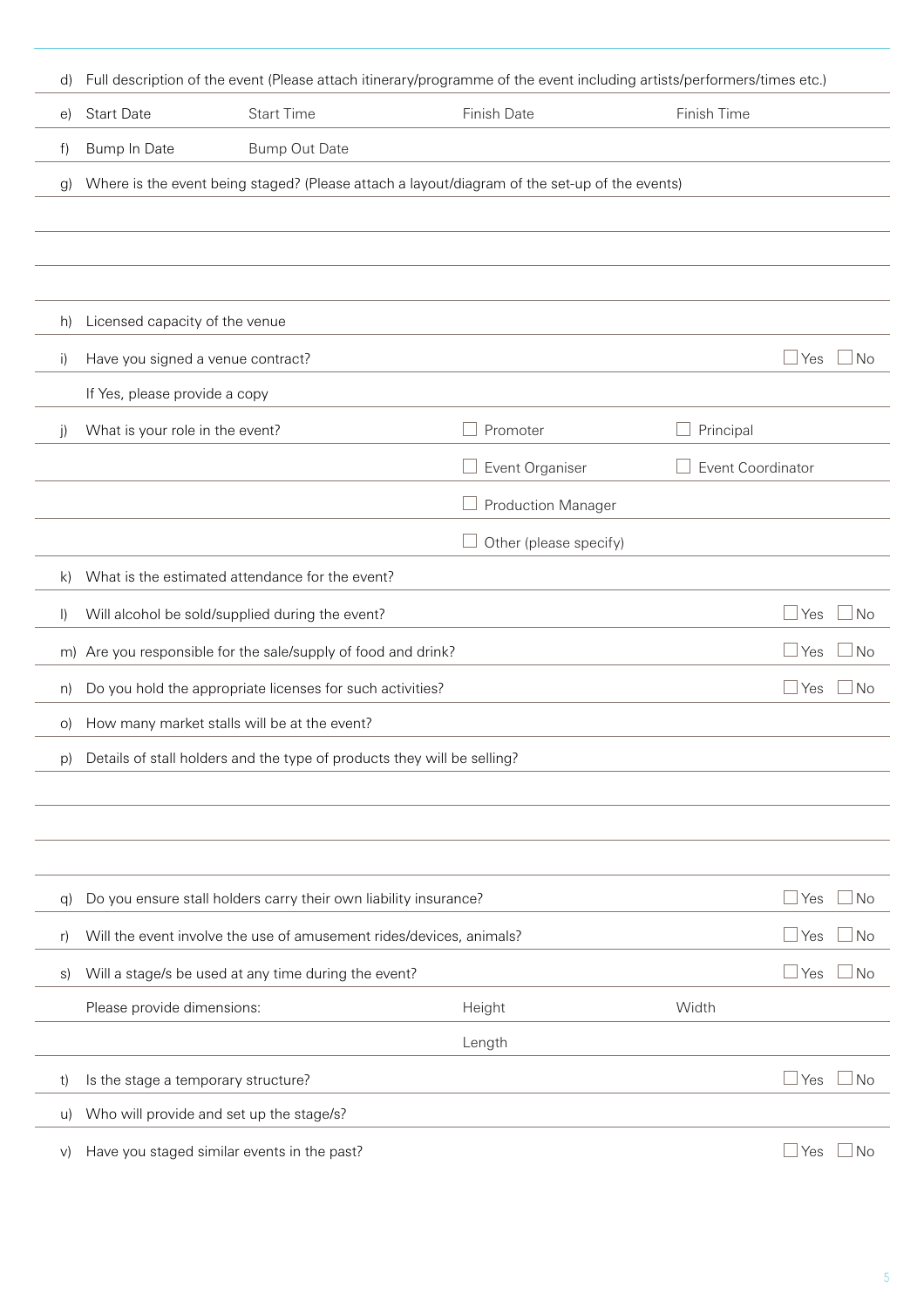|               | 26. Risk Management                                                                                                                                                                                            |              |             |
|---------------|----------------------------------------------------------------------------------------------------------------------------------------------------------------------------------------------------------------|--------------|-------------|
| a)            | Are you aware of all industry rules, regulations and standards applicable to your business activities?                                                                                                         | $\Box$ Yes   | $\Box$ No   |
| b)            | Are you compliant with existing industry rules, regulations and standards applicable to your<br>business activities?                                                                                           | $\Box$ Yes   | $\Box$ No   |
|               | 27. If the Proposer is a partnership, please provide the names and addresses of each partner.                                                                                                                  |              |             |
|               |                                                                                                                                                                                                                |              |             |
|               |                                                                                                                                                                                                                |              |             |
|               | 28. If the Proposer is a company or private business venture, other than a partnership,<br>please supply the names and addresses of each director.                                                             |              |             |
|               |                                                                                                                                                                                                                |              |             |
|               |                                                                                                                                                                                                                |              |             |
|               | 29. Have any of the Proposers ever been convicted of a criminal offence relating to arson, fraud or<br>otherwise involving dishonesty?                                                                         | $\Box$ Yes   | $\Box$ No   |
|               | If Yes, please provide full details                                                                                                                                                                            |              |             |
|               | 30. Have any of the Proposers:                                                                                                                                                                                 |              |             |
| a)            | Ever had any insurance declined, cancelled or made the subject of special terms or conditions?                                                                                                                 | $\sqcup$ Yes | $\sqcup$ No |
|               | b) Lodged a claim on an insurance policy (other than for a motor vehicle or a life policy) during<br>the past five (5) years?                                                                                  | $\Box$ Yes   | ⊿No         |
| $\mathcal{C}$ | Ever had a claim declined by an insurance company?                                                                                                                                                             | $\Box$ Yes   | ⊿No         |
|               | If yes to a), b) or c), please provide full details                                                                                                                                                            |              |             |
|               |                                                                                                                                                                                                                |              |             |
|               | 31. Have any of the Proposers arranged any other insurance through SURA Film and Entertainment<br>or with any other insurer, which covers the subject matter of this Proposal?                                 | $\Box$ Yes   | $\Box$ No   |
|               | If yes, please provide full details                                                                                                                                                                            |              |             |
|               |                                                                                                                                                                                                                |              |             |
|               |                                                                                                                                                                                                                |              |             |
|               | 32. Have any of the Proposers entered into any agreement which would affect your right to make<br>a claim against a responsible Third Party in the event of a claim under the insurance now being<br>proposed? | $\Box$ Yes   | $\Box$ No   |
|               | If yes, please provide full details                                                                                                                                                                            |              |             |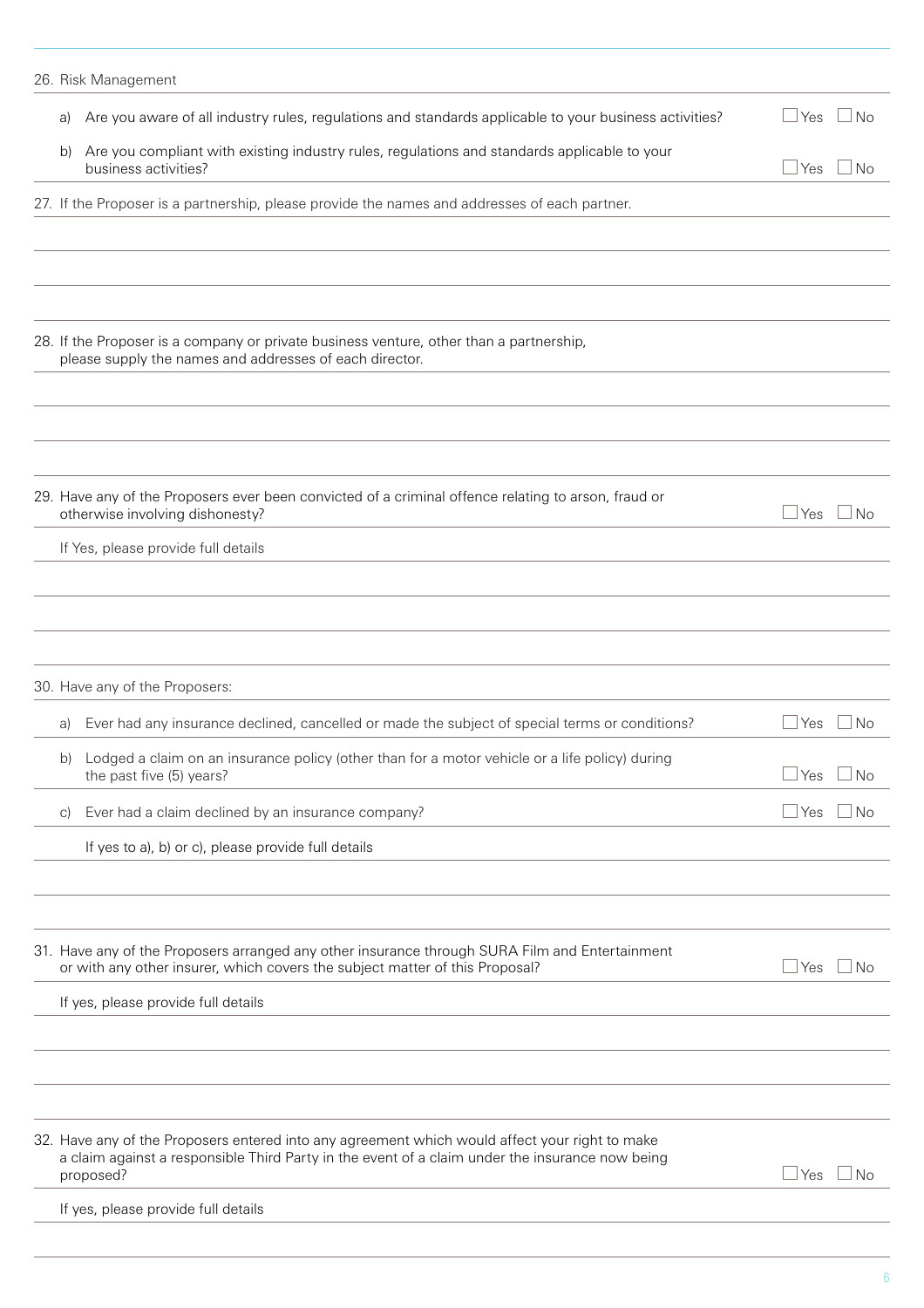|    | 33. Is the financial interest of any other person or organisation (for example, a mortgage or other<br>financier, lessor or principal), to be noted on the policy? | $\Box$ Yes $\Box$ No |
|----|--------------------------------------------------------------------------------------------------------------------------------------------------------------------|----------------------|
|    | If yes, please provide full details                                                                                                                                |                      |
|    |                                                                                                                                                                    |                      |
|    |                                                                                                                                                                    |                      |
|    | 34. Have you or any Partner or Director of the business                                                                                                            |                      |
| a) | Ever been declared bankrupt?                                                                                                                                       | $\Box$ Yes<br>No     |
|    | If Yes, please provide full detail                                                                                                                                 |                      |
|    |                                                                                                                                                                    |                      |
|    |                                                                                                                                                                    |                      |
|    |                                                                                                                                                                    |                      |
| b) | Been involved in a company or business which became insolvent or subject to any form of<br>solvency administration?                                                | $\Box$ Yes $\Box$ No |
|    | If Yes, please provide full details                                                                                                                                |                      |
|    |                                                                                                                                                                    |                      |
|    |                                                                                                                                                                    |                      |
|    |                                                                                                                                                                    |                      |

Please note: Questions 29 to 33 also apply to any person identified in answers to Questions 27 and 28.